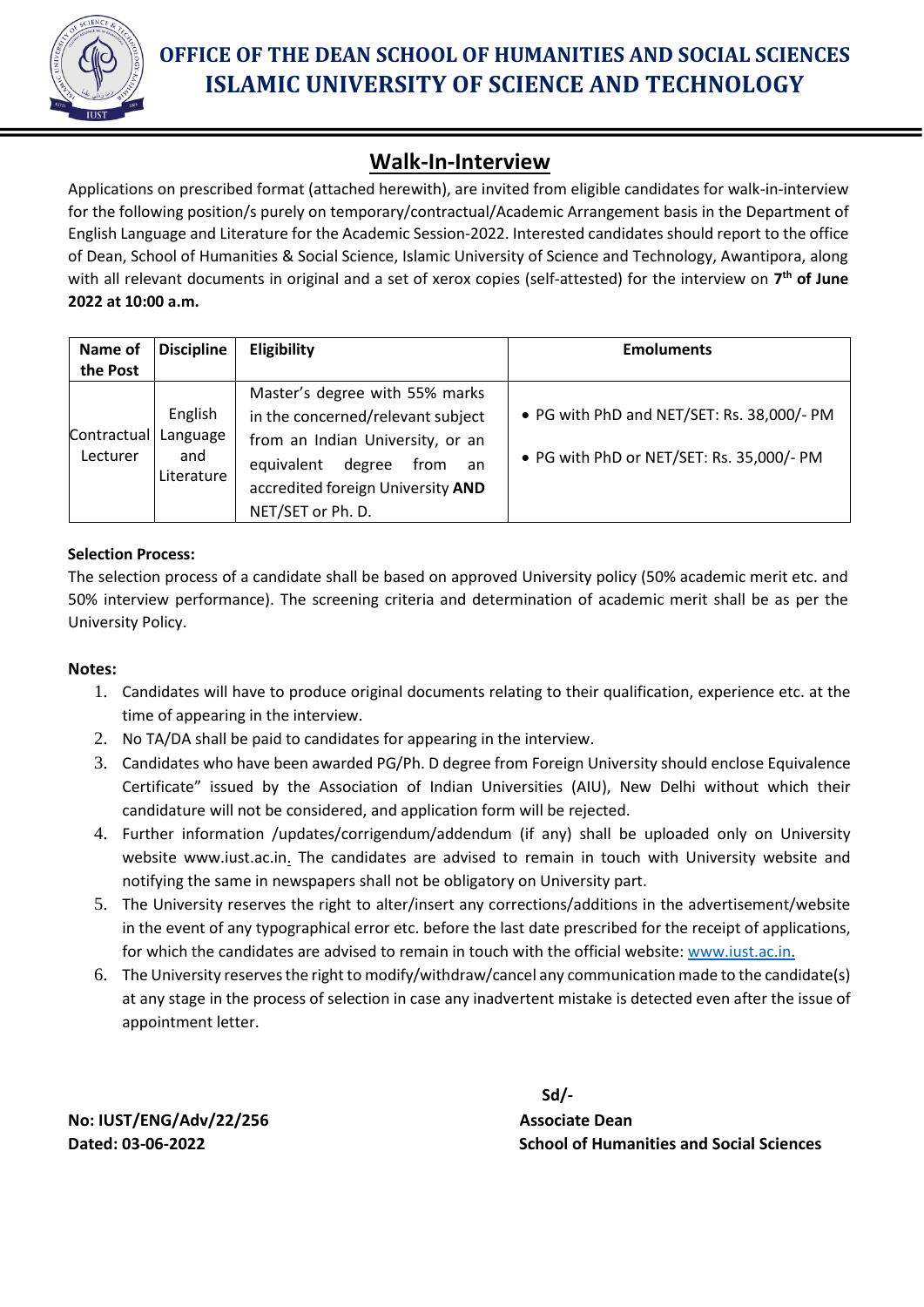

## **OFFICE OF THE DEAN SCHOOL OF HUMANITIES AND SOCIAL SCIENCES ISLAMIC UNIVERSITY OF SCIENCE AND TECHNOLOGY**

### **APPLICATION FORM FOR ENGAGEMENT AS CONTRACTUAL LECTURER**

| Application for the post of manufactured contains and application for the post of manufactured contains and application for the post of |            |
|-----------------------------------------------------------------------------------------------------------------------------------------|------------|
|                                                                                                                                         |            |
|                                                                                                                                         | Photograph |
|                                                                                                                                         |            |
|                                                                                                                                         |            |

4. Date of Birth: ……………………………………………………

#### 5. **Academic Record:**

| S. No          | Examination       | University/Board | Year of<br>Passing | %age or<br><b>GPA</b> | <b>Subjects</b> |
|----------------|-------------------|------------------|--------------------|-----------------------|-----------------|
| $\mathbf{1}$   | Bachelor's Degree |                  |                    |                       |                 |
| $\overline{2}$ | Master's Degree   |                  |                    |                       |                 |
| 3              | M.Phil.           |                  |                    |                       |                 |
| $\overline{4}$ | Ph. D             |                  |                    |                       |                 |
| 5              | NET with JRF      |                  |                    |                       |                 |
| 6              | <b>NET</b>        |                  |                    |                       |                 |
| $\overline{7}$ | SLET/SET          |                  |                    |                       |                 |

#### **6. Research Publications**

| S. No | Author(S) | <b>Title of the Paper</b> | Journal Name & Place of<br>Publication | VOL No./page<br>No./year/Date | <b>ISSN No.</b> | Impact<br>factor | Rank |
|-------|-----------|---------------------------|----------------------------------------|-------------------------------|-----------------|------------------|------|
|       |           |                           |                                        |                               |                 |                  |      |
|       |           |                           |                                        |                               |                 |                  |      |
|       |           |                           |                                        |                               |                 |                  |      |
|       |           |                           |                                        |                               |                 |                  |      |
|       |           |                           |                                        |                               |                 |                  |      |